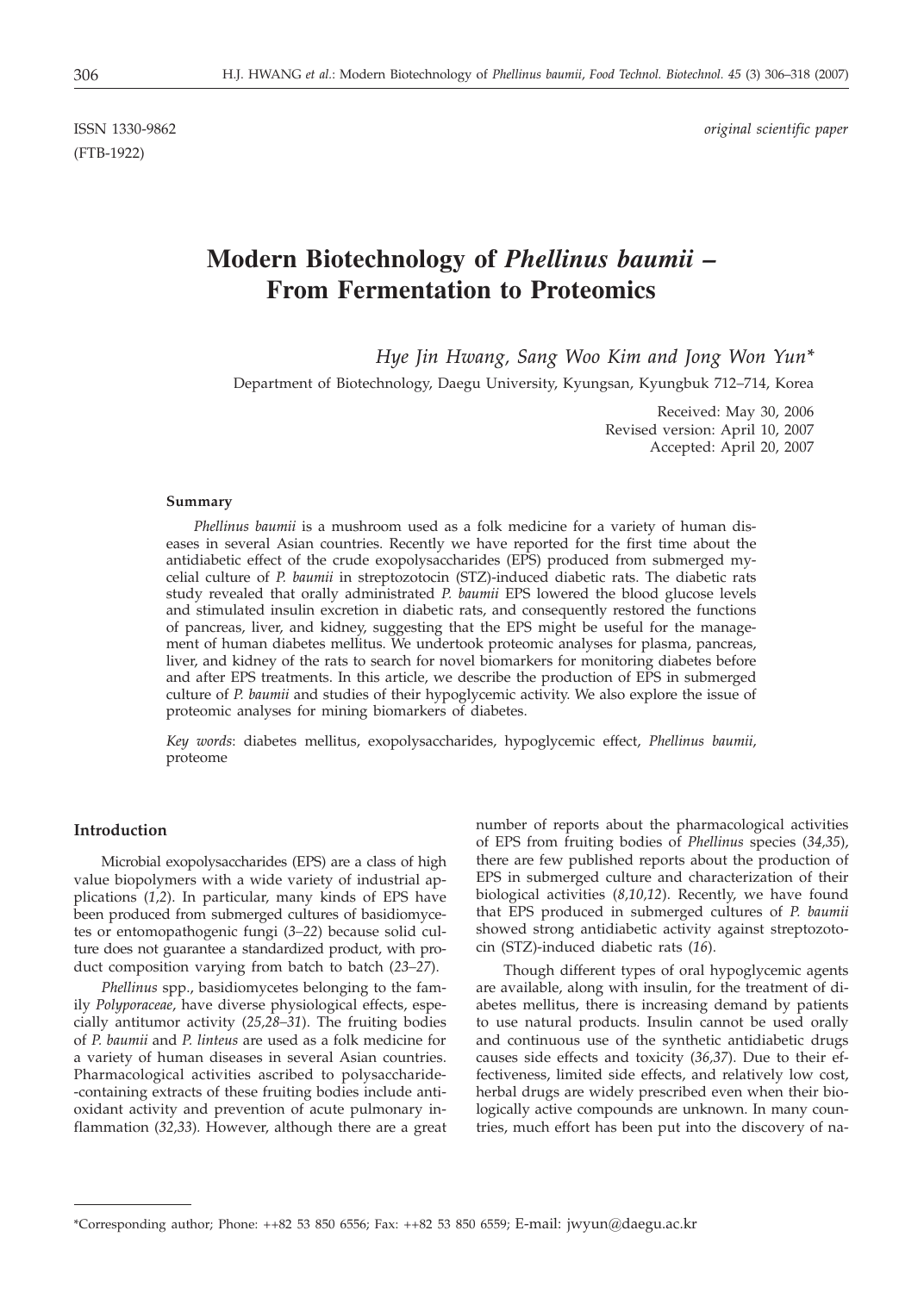tural antidiabetic drugs from various medicinal plants (*38–54*). Mushrooms and entomopathogenic fungi are also potential sources of natural medicines with antidiabetic activity. Many investigators have tested the fruiting bodies or mycelia of various edible/medicinal fungi for hypoglycemic effects (*41,55–62*), but little attention has been given to EPS obtained by mycelial culture (*63–68*).

There are numerous marker proteins for the diagnosis of diabetes mellitus (*69–73*), but there has been no proteomic study of diabetes before and after the treatment with natural antidiabetic remedies, such as mushrooms and other herbal medicines. It is interesting to link proteomics technology to the discovery of diabetes-associated proteins (biomarkers), which is possible by detailed analysis of those proteins after treatment with fungal polysaccharides (see Fig. 1). In this paper, we describe the production of EPS of *P. baumii* by submerged culture and characterization of their hypoglycemic activity. We also explore possible applications to proteomic analyses for mining biomarkers of diabetes.



**Fig. 1.** A strategy for the application of fungal polysaccharides to diabetic proteomics

## **Materials and Methods**

#### *Microorganism and culture procedure*

*Phellinus baumii* DG-07 was used throughout the experiments. The stock culture was inoculated on a potato dextrose agar (PDA) slant, incubated at 28 °C for 6 days and then stored at 4 °C. It was subcultured monthly. For inoculum preparation, *P. baumii* was grown on a PDA medium (2.4 % potato dextrose broth and 2 % agar) in a Petri dish, and then transferred to the seed culture medium by punching out a portion (5 mm diameter) of the agar plate with a sterilized homemade cutter. The seed culture was grown in a 250-mL flask containing 50 mL of PMP medium (2.4 % potato dextrose broth, 1 % malt extract, 0.1 % peptone) at 28 °C with shaking at 150 rpm for 4 days. Submerged culture of *P. baumii* for the production of EPS was performed in a 5-litre stirred-tank fermentor under the following culture conditions: fructose 20 g/L, yeast extract 20 g/L, CaCl, 0.55 g/L, temperature 30 °C, aeration rate 2 vvm, agitation speed 150 rpm, initial pH=5.0, and working volume 3 L.

# *Measurements of rheology and morphology*

Morphological details of the samples were evaluated using an image analyzer with software coupled to a light microscope through a charge-coupled device (CCD) camera according to the method outlined by Tucker and Thomas (*74*). Rheological measurements were performed on samples collected from the bioreactor at regular intervals using a digital viscometer (Brookfield Engineering Laboratories, Inc., Stoughton, MA, USA) fitted with a small sample adapter. Culture broths were centrifuged at 10 000×*g* for 20 min, and the supernatant was filtered through a Whatman filter paper No. 2 (Whatman International Ltd., Maidstone, UK). The resulting culture filtrate was mixed with four volumes of absolute ethanol, stirred vigorously and left overnight at 4 °C. The precipitated EPS was centrifuged at 10 000×*g* for 20 min and the supernatant was discarded. The precipitates of crude EPS were lyophilized and the mass was estimated. Dry mass of the mycelium was measured after repeated washing of the mycelial pellet with distilled water and drying at 90 °C overnight to constant mass.

#### *Purification of the EPS*

The ethanol precipitates of the crude EPS components were dissolved in 0.2 M NaCl buffer to the concentration of 10 g/L, and loaded onto a Sepharose CL–4B column (2.4 cm×100 cm, Sigma Chemical Co., Louis, MO, USA). The column was eluted with the same buffer at a flow rate of 0.6 mL/min. The total carbohydrate content of the EPS produced from *P. baumii* was determined by the phenol sulfuric acid method (*75*) using glucose as the standard. Total protein was determined by the method of Lowry *et al.* (*76*) with bovine serum albumin as the standard. The protein moiety in the EPS was monitored by absorbance at 280 nm, whilst the carbohydrate moiety was monitored at 480 nm.

#### *Diabetic rats study*

Male Sprague-Dawley rats (Daehan Experimental Animals, Seoul, Korea), weighing 130–150 g, were housed in individual stainless steel cages and acclimatized with free access to food and water for at least one week in an air conditioned room ( $(23\pm2)$  °C with (55 $\pm$ 5) % humidity) under a 12:12-hour light-dark cycle. The rats were fed with a commercial pellet diet (Sam Yang Co., Seoul, Korea) throughout the experimental period.

After one week of acclimatization, the rats were subjected to a 16-hour fast. Diabetes was induced by in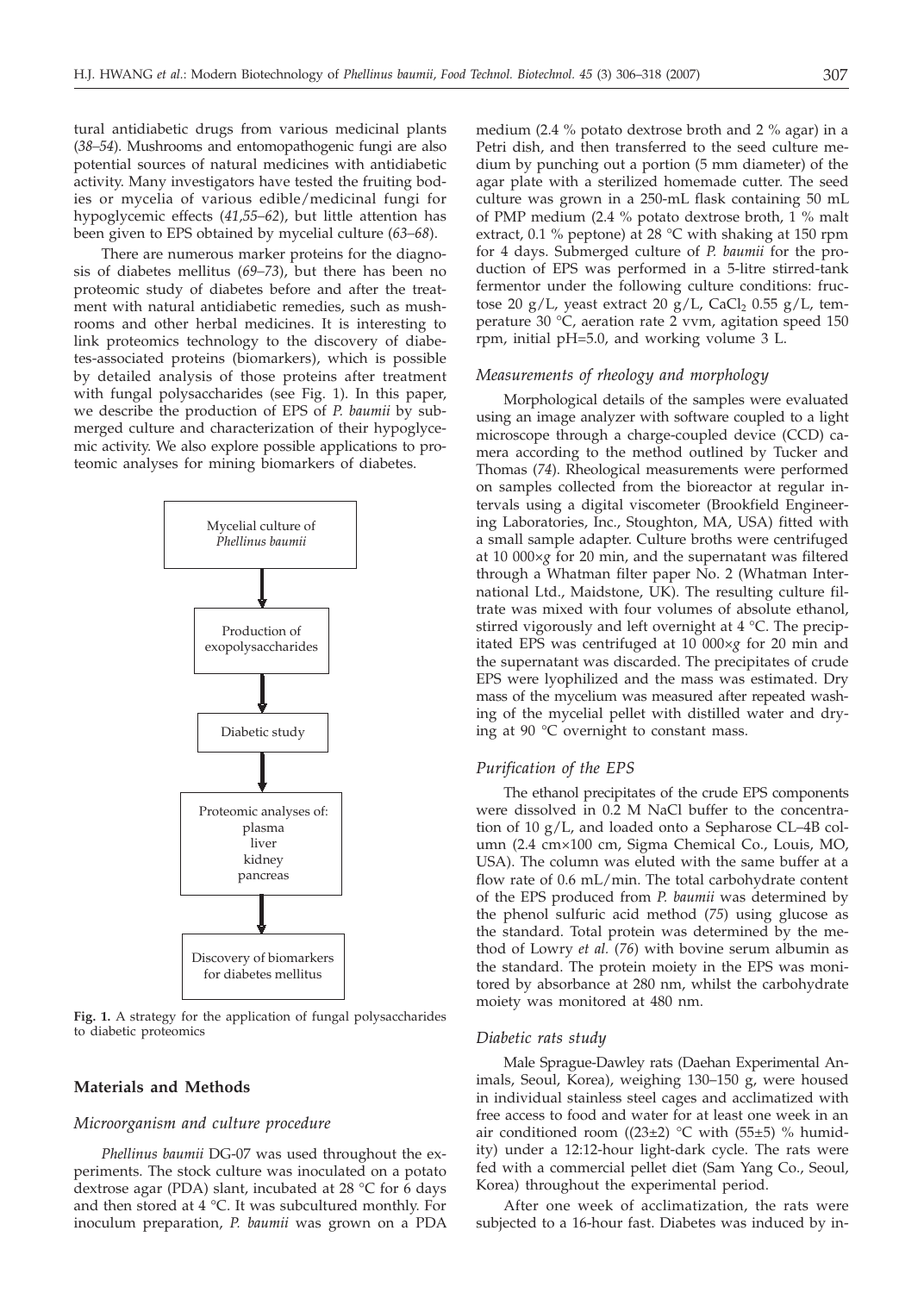tramuscular injection of streptozotocin (STZ; Sigma Chemical Co., Louis, MO, USA) dissolved in 0.01 M sodium citrate buffer (pH=4.5) at a dose of 50 mg/kg body mass (*77*). Two days after the injection of the STZ, fasting blood glucose was determined and the rats with blood glucose >300 mg/dL were included in the group of diabetics. All the animals were randomly divided into four groups with six animals in each group: Group N: normal control rat group was treated with 0.9 % NaCl solution; Group NP: normal control rat group was treated with *Phellinus baumii* EPS at the level of 200 mg/kg body mass; Group S: STZ-induced diabetic rat group, the so-called diabetic control rats, which were treated with 0.9 % NaCl solution; Group SP: STZ-induced diabetic rats treated with *Phellinus baumii* EPS at the level of 200 mg/kg body mass daily for 14 days.

Blood samples for the proteomics study were obtained without anesthesia by resection of the terminal 1–2 mm of the rats' tails after 14 days; a total of 0.5–0.6 mL of blood was drawn into tubes containing sodium EDTA. Plasma was separated by centrifugation (3000*g*, 10 min) and then stored at –30 °C until analysis. The protein content of plasma samples was determined using the Bradford method (*78*) with protein assay dye reagent concentrate (Bio-Rad, Hercules, CA, USA).

# *Two-dimensional electrophoresis for the proteomic study*

Rat tissues (*e.g.* liver, kidney, and pancreas) were removed immediately after sacrifice. Excess blood was eliminated from the tissues using a cold NaCl solution. Each tissue was pulverized into a powder under liquid nitrogen and stored at –80 °C until use. Frozen tissues (40 mg) were solubilized in 200  $\mu$ L of rehydration buffer containing 7 M urea, 2 M thiourea, 4 % 3-((3-cholamidopropyl)dimethylammonio)-1-propanesulfonic acid (CHAPS), 1 mM phenylmethylsulfonylfluoride (PMSF), 20 mM dithiothreitol (DTT), 2 % immobilized pH gradient (IPG) buffer and a trace of bromophenol blue. An ultrasonic generator was used for  $2\times30$  s with 1 min on ice between each round to aid solubilization. Samples were centrifuged at 13 000×*g* for 15 min and then the supernatant was transferred into new tubes. Protein from the supernatant was precipitated by methanol/chloroform prior to electrophoretic separation. The precipitate was resuspended in rehydration buffer and then kept at –80 °C until use.

Two-dimensional electrophoresis images were made in triplicate for the three rats in normal (Group N), diabetic control (Group S), and EPS-treated diabetic (Group SP) groups (*i.e.* a total of 9 gel images for each group) and normalized prior to statistical analysis. IPG isoelectric focusing (IEF) of samples was carried out on pH=4–7 or pH=3–10, 17 cm IPG DryStrips (Bio-Rad) in the Protean IEF cell (Bio-Rad) using the protocol recommended by the manufacturer. IPG strips were rehydrated passively overnight in strip holders in 350 µL of rehydration solution containing  $3 \mu L$  of plasma sample. IEF was carried out as follows: 15 min at 250 V, 3 h at 250–10 000 V, 6 h at 10 000 V, and then held at 500 V until ready to run the second dimension. Briefly,  $200 \mu g$  (~3  $\mu L$ ) of the plasma sample were mixed with  $347 \mu L$  of rehydration

solution containing 7 M urea, 2 M thiourea, 4 % CHAPS, 1 mM PMSF, 20 mM DTT and 2 % IPG buffer. After focusing, the gel strips were equilibrated in a solution containing 6 M urea, 2 % SDS, 1 % DTT, 30 % glycerol, and 50 mM Tris-HCl (pH=6.8) for 15 min, followed by further incubation in the same solution (except that DTT was replaced with 2.5 % iodoacetamide) for additional 15 min. The equilibrated IPG strips were gently rinsed with electrophoretic buffer and then placed on a 20×20 cm 12 % polyacrylamide gel for resolution in the second dimension. The fractionation was performed with the Laemmli-SDS-discontinuous system, at a constant voltage of 20 mA per gel for 10 h, after which the gels were visualized by silver staining.

Gels were imaged on a UMAX PowerLook 1120 (Maxium Technologies, Inc., Taipei, Taiwan) and the resulting 16-bit images were converted to TIF format prior to exporting and analysis. Intensity calibration was carried out using an intensity stepwedge before gel image capture. Images were compared using a modified version of ImageMaster 2D software ver. 4.95 (Amersham Biosciences, Little Chalfont, Buckinghamshire, UK). A reference gel was selected at random from the gels of the control group for each experiment and detected spots from the other gels in the control data set were matched to those in the selected reference gel. The relative absorbance and relative volume were also calculated in order to correct for differences in gel staining. Each spot intensity volume was processed by background subtraction and total spot volume normalization; the resulting spot volume percentage was used for comparison.

#### *Protein identification*

Enzymatic in-gel digestion of protein spots was similar to that described by Shevchenko *et al*. (*79*), using modified porcine trypsin. Gel pieces were washed with 50 % acetonitrile to remove SDS, salts, and stains. The gel was then dried to remove solvent, rehydrated with trypsin (8–10 ng/ $\mu$ L), and incubated for 8–10 h at 37 °C. The proteolytic reaction was terminated by adding  $5 \mu L$ of 0.5 % trifluoroacetic acid. Tryptic peptides were recovered by combining the aqueous phase from several extractions of gel pieces with 50 % acetonitrile. After concentration, the peptide mixture was redissolved in the buffer and desalted using  $C_{18}ZipTips$  (Millipore), and the peptides were eluted with  $1-5 \mu L$  of acetonitrile. An aliquot of this solution was mixed with an equal volume of a saturated solution of  $\alpha$ -cyano-4-hydroxycinnamic acid in 50  $\%$  acetonitrile, and 1  $\mu$ L of the mixture spotted onto a target plate.

Protein analysis was done using an Ettan MALDI- -ToF mass spectrometer (Amersham Biosciences). The peptides were evaporated with an  $N_2$  laser at 337 nm using a delayed extraction mode. They were accelerated with a 20 kV injection pulse for a time of flight analysis. Each spectrum was the cumulative average of 300 laser shots. The search program ProFound, developed by the Rockefeller University (*80*), was used for protein identification by peptide mass fingerprinting. Spectra were calibrated with trypsin auto-digestion ion peak *m/z* (842.510, 2211.1046) as internal standards.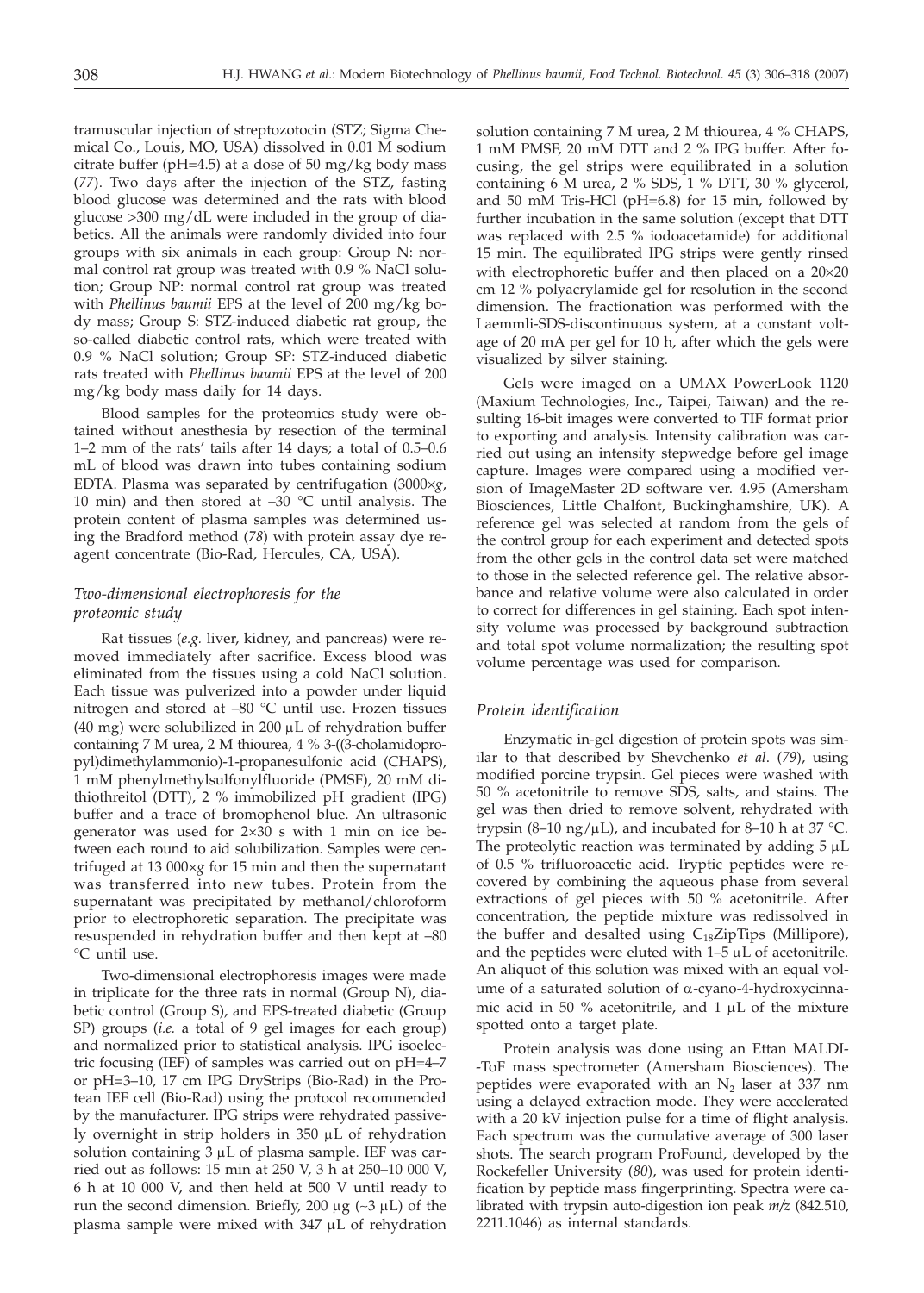#### *Statistical analysis*

All experimental results were compared by one-way analysis of variance (ANOVA) using the Statistical Package of Social Science (SPSS) program and the data were expressed as means ± standard error (S.E.). Group mean values were considered to be significantly different at p<0.05, as determined by the technique of protective least-significant difference (LSD) when ANOVA indicated an overall significant treatment effect, p<0.05.

# **Results and Discussion**

#### *Submerged culture of P. baumii*

*P. baumii* grows well under the following conditions: fructose 20 g/L, yeast extract 20 g/L, CaCl, 0.55 g/L, pH=5.0, and 30 °C (*12*). Under these conditions, the maximum mycelial biomass and EPS obtained in a 5-liter stirred-tank bioreactor were 17.6 and 3.8 g/L, respectively (Fig. 2A).

During fermentation, the morphology of *P. baumii* changed from small pellets with radial growth of filamentous mycelia to small feather-like mycelial clumps. Pellets fragmented rapidly after day 12 due to prolonged agitation, depletion of substrate, changing pH, and oxygen limitation inside the pellet. Subsequently, the mean equivalent diameter dropped from 5.2 mm to 2.6 mm (Fig. 2B). The pellet circularity of *P. baumii* remained unchanged throughout the entire culture period.

The broth rheology in fungal fermentations depends on the morphology and on the yields of mycelial biomass and EPS. The apparent viscosity of the fermentation broth increased rapidly during the early culture period, and then a rapid drop was observed at a later stage of the culture period (Fig. 2C). This drop in viscosity was related to the fragmentation into small feather-like mycelial clumps. The apparent viscosity was influenced more by the mycelial biomass concentration than by the EPS concentration. The culture broth of *P. baumii* had extremely high apparent viscosities. Fig. 2D shows the variations in the consistency index (*K*) and the flow behavior index (*n*) of the fermentation broth. The consistency index (*K*) rose from the beginning of the fermentation for 14 days and then declined. This behavior is quite common for liquid fermentations of mushrooms (*81,82*).

The morphology of fungi during submerged culture is related to their metabolic activities (*81,83,84*). Many investigators claim that the different morphology of fungal mycelia under different initial pH values is one of the most important factors affecting biomass accumulation and metabolite formation (*85,86*). The mycelial morphology of *P. baumii* was very sensitive to the culture pH and culture time (Fig. 3).



**Fig. 2.** (A) Typical time profiles of mycelial biomass and exopolysaccharide concentration, (B) mycelial pellet sizes, (C) apparent viscosity, and (D) consistency index and flow behavior index in submerged mycelial culture of *Phellinus baumii*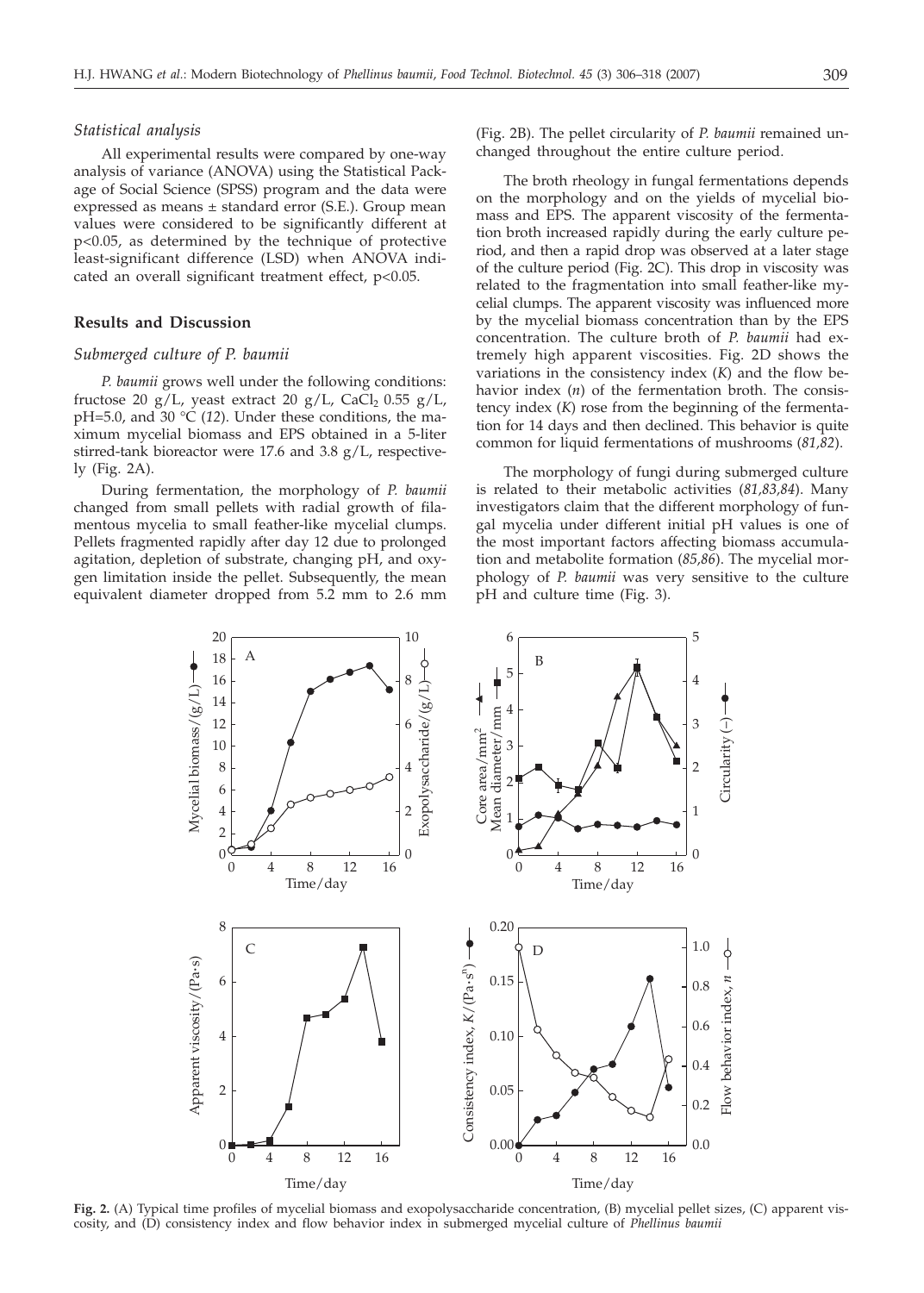**Fig. 3.** Morphological changes in mycelia of *Phellinus baumii* in different culture pH (upper panels) and culture time (lower panels) in a stirred-tank bioreactor

# *Chemical compositions of the EPS*

The crude EPS was purified by gel filtration in a Sepharose CL–4B column. Two different heteropolysaccharides and two proteoglycans were eluted. The carbohydrate and protein contents in the crude EPS were 71.0 and 29.0 %, respectively. The protein moiety of the crude EPS consisted mainly of arginine (14.1 %) and glycine (12.0 %), while the carbohydrate moiety consisted mainly of mannose (48.7 %) and arabinose (38.4 %).

#### *Hypoglycemic effect of the EPS*

The food intake of the diabetic control rats (Group S) increased by 28.1 %, whereas body mass gain was reduced by about 44.1 % as compared to the normal control rats (Group N). Moreover, STZ-treated rats (Groups S and SP) also had a markedly lower food efficiency ratio than those in the N and NP groups (*16*). Fig. 4 shows the plasma glucose level in the various rat groups over a

**Fig. 4.** Plasma glucose levels in the various rat groups during two weeks. Group N (<sup>O</sup>), Group NP (O), Group S ( $\blacksquare$ ), Group SP  $(\triangle)$ . EPS and buffer were administrated 48 h after diabetes induction. All data are expressed as mean  $\pm$  S.E. (p<0.05). Data points for Group N and Group NP are incorporated together because they showed no significant difference

14-day period. In the two diabetic groups (S and SP), the initial concentrations of plasma glucose were almost the same, with both groups within the error range. In the diabetic control group (Group S), the plasma glucose level continuously increased during the experimental period, reaching a final level of 610 mg/L. In contrast, the administration of *P. baumii* EPS lowered the plasma glucose level of the Group SP rats by 52 % on day 14, when compared to that of the diabetic control group (Group S). Also, a remarkable reduction of aspartate aminotransferse (AST) and alanine aminotransferse (ALT) levels upon oral administration of *P. baumii* EPS indicates a remedial effect on the liver function. There were no significant differences in the mass of the heart and pancreas, whereas those of the liver, spleen, kidney, and lung were considerably increased in the diabetic groups (Groups S and SP), as compared to Group N (*16*).

The hypoglycemic activity of *P. baumii* EPS produced in submerged culture is better than that of polysaccharides from fruiting bodies or mycelial extracts. Furthermore, the EPS from submerged culture is more practical for use in medical practice because a complicated extraction process is required in order to obtain polysaccharides from the fruiting body and it is difficult to obtain a uniform chemical composition.

The chemical structure and viscosity of mushroom polysaccharides are related to the hypoglycemic activity (*55,56,59,87,88*). Administration of EPS from *P. baumii* counteracted the diabetogenic effect of STZ, which involves the induction of the generation of reactive oxygen species (ROS) in rat islets. EPS treatment reduces the degree of diabetes by reducing STZ-induced destruction of b-cells. The oral administration of *P. baumii* EPS therefore has potential in preventing diabetes, since pancreatic damage induced by environmental chemicals and other factors is a cause of diabetes (*61*).

# *Effect of EPS on the plasma proteome of diabetic rats*

We obtained good resolution of plasma proteins by using a system in which the first dimension separation was carried out in a pH=4–7 IEF strip. The plasma maps obtained from our gels showed a pattern similar to those of The Rat Serum Protein Study Group (*89*). As shown in Fig. 5, less than 500 individual spots were detected, with masses ranging from 6 to 200 kDa and isoelectric points ranging between pH=4–7. Nineteen proteins from these spots were found to be differentially regulated, of which 17 spots were identified as principal diabetes-associated proteins.

The distinct effect of diabetes induction on the pattern of rat plasma proteins includes the downregulation of albumin, Apo E,  $\alpha_1$ -inhibitor-3, fetuin  $\beta$ , Gc-globulin, hemopexin, vitronectin, and transthyretin monomer, and the upregulation of Apo A-I, Apo A-IV, ceruloplasmin,  $\alpha_1$ -antitrypsin, serine protease inhibitor III, and transferrin. Interestingly, levels of these proteins were restored to those of healthy rats by EPS treatment, although the order of magnitude of the changes differed widely. Two proteins showed distinct differential expression with opposite trends: transthyretin tetramer was significantly downregulated and Ig kappa light chain was significantly upregulated upon diabetes induction; both of



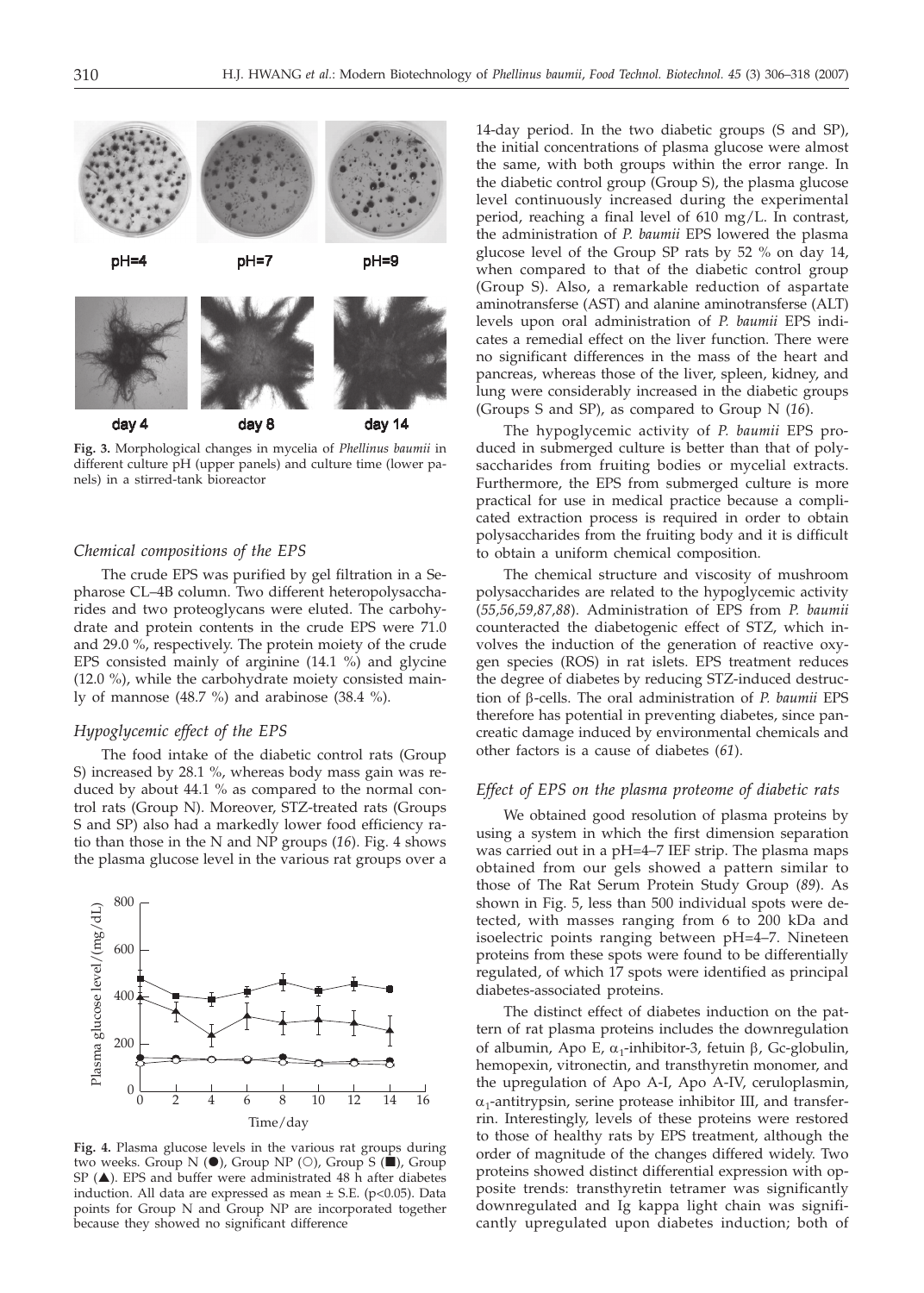

**Fig. 5.** Silver-stained rat plasma two-dimensional electrophoresis image. Twenty differentially regulated proteins were marked with arrows together with identified major rat plasma proteins. Abbreviations:  $\alpha_1$ -I III:  $\alpha_1$ -inhibitor III;  $\alpha_1$ -AT:  $\alpha_1$ -antitrypsin;  $\alpha_1$ -M:  $\alpha_1$ -macroglobulin; Ab: albumin; Apo: apolipoprotein; Ce: carboxylesterase; Cp: ceruloplasmin; Ct: clusterin; Fn: fibronectin; Ft  $\beta$ : fetuin beta; Gc: Gc-globulin; Hp: haptoglobin; Hpx: hemopexin; Ht: histamine; Ig: immunoglobulin; KBP: kallikrein-binding protein; RBP: retinol-binding protein; SPI: serine protease inhibitor; Tf: transferrin; TTR: transthyretin; TTRP: transthyretin precursor; Vn: vitronectin

these proteins were also normalized to levels typical of those of healthy groups after EPS treatment.

The oxidative stress proteins (Cp and Tf) and proteins related to lipid metabolism (Apo A-I, Apo A-IV, Apo E) were expressed differently in the STZ–induced diabetic rats (Fig. 6). Many investigators suggest that diabetes is connected with marked alterations in the levels and distributions of the major apolipoproteins associated with circulating lipoproteins (*90–93*).

So far, rat plasma has not been commonly used in pharmacological and toxicological research. Our study on rat plasma may stimulate a search for important biomarkers. The model established in our experiment may reflect human insulin-requiring diabetes, which will help us develop biomarkers for human diabetes (*94*). However, it is possible that biomarkers that are discovered using STZ-induced diabetes may be specific for this condition without relevance to natural type 1 diabetes mellitus (T1DM) or other types of human diabetes. Further studies are needed before any conclusions can be made as to which proteins are important for monitoring the progression of diabetes or the relevance of our results to human diabetes.

Our proteomic analysis of rat plasma has enabled us to be the first to report that a fungal polysaccharide contributes to normalization of the levels of transthyretin tetramer, Ig kappa light chain, apo A-I, apo E, haptoglobin, and Gc-globulin, even though the molecular mechanisms for such changes are not clarified yet.

#### *Effect of EPS on the liver proteome of diabetic rats*

The liver is one of the central metabolic organs in the body, playing a key role in regulating and maintaining homeostasis. It is therefore not surprising that many investigators have found disease-associated target pro-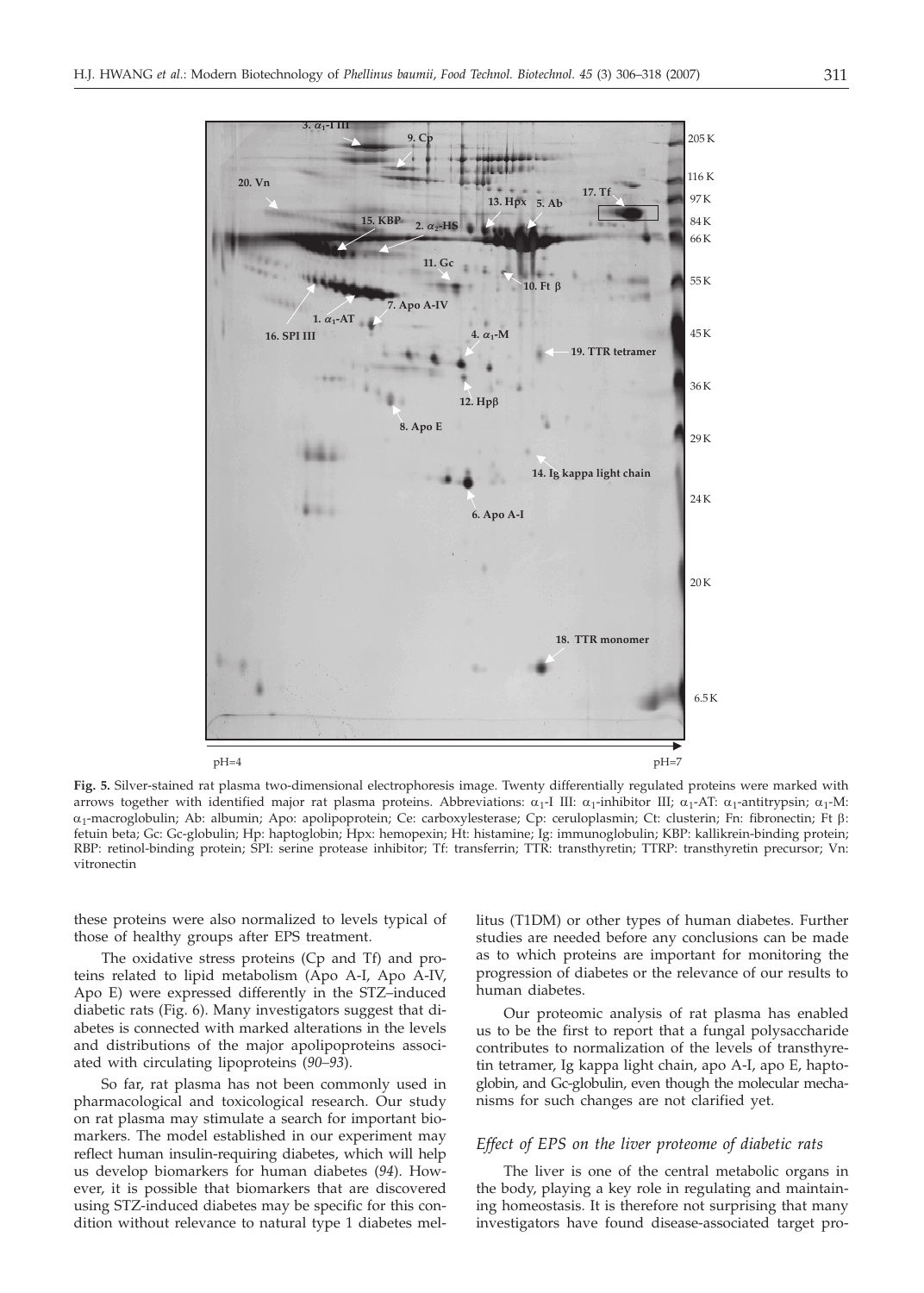

**Fig. 6.** Alterations in the levels of the significantly regulated rat plasma proteins, where down- and upregulated proteins after diabetes induction are illustrated separately. For each spot, the relative intensity was averaged and expressed as a mean ± S.E. of the three separate experiments

\*p<0.05 *vs.* Group N or S, \*\*p<0.001 *vs.* Group N or S. Notations for each group are the same as in Fig. 4

teins in liver tissues (*95–97*). Diabetes is closely linked to liver dysfunction, as well as to impairment of the pancreas. It is also associated with various structural and functional liver abnormalities, including changes in glycogen metabolism (*98*), lipid metabolism (*99*) and antioxidant status (*100,101*).

In the present proteomic study of diabetes with rat liver, we identified 69 significantly changed proteins (34 upregulated and 35 downregulated). Of those, 12 were unidentified proteins that have not been reported to be related with diabetes mellitus. These numerous diabetes-related changes in protein expression could be associated with the appearance of diabetes-related pathologies. Interestingly, all 69 altered proteins in the diabetic rats were partially or fully restored to levels of those for non-diabetic control rats upon EPS treatment (for details, see Fig. 7). Many of the alterations of protein levels in this study are in accordance with observations noted previously by other investigators, while 16 proteins were associated with diabetes mellitus for the first time.

The relationship between the antidiabetic effect of EPS and the changes in liver protein profiles are still not clear. Therefore, the molecular basis of protein modulation by EPS in diabetic rats should be explored further. The results of the proteomic analysis provide impetus for further molecular and mechanistic studies on the therapeutic action of EPS, and must be explored before EPS can be administered as a possible insulin replacement in the management of diabetes mellitus.

#### *Effect of EPS on the kidney proteome of diabetic rats*

The kidney eliminates waste products from the plasma and maintains homeostasis of essential cellular biomolecules. Since nephrology deals mainly with physiology, application of proteomics to renal research is considered to be a good model to demonstrate that proteomic data can contribute to physiology and pathophysiology



**Fig. 7.** Proteins up- (U) and down- (D) regulated upon STZ treatment and ameliorated by EPS administration. Each spot intensity volume was processed by background subtraction and total spot volume normalization; the resulting spot volume percentage was used for comparison. All data are expressed as mean  $\pm$  S.E. (\*p<0.05, \*\*p<0.01, \*\*\*p<0.001). Notations for each group are the same as in Fig. 4. Numbers for protein names: U4: carbamoyl phosphate synthetase I (CPS I) precursor; U15: dihydrolipoamide dehydrogenase; U16: methylmalonate semialdehyde dehydrogenase (MMSDH); U28: aldo-keto reductase family 7, member A2 (aflatoxin aldehyde reductase); U30: chain D, structure of glycine *N*-methyltransferase complexed with *S*-adenosylmethionine and acetate; U32: cyclin G-associated kinase (GAK); U33: mitogen-activated protein kinase activator with WD repeats binding protein (MAWDBP); D1: glucose regulated protein, 58 kDa; D7: catalase; D11: cytoplasmic β-actin; D26: mitochondrial H+-ATP synthase *á* subunit; D27: peroxiredoxin I (Prx I); D30: nucleoside diphosphate kinase B (NDK B); D34: chain A, solution structure of cellular retinol binding protein (RBP) type-I in complex with all-*trans*-retinol

of many diseases (*102–104*). Diabetic nephropathy is the most important cause of death in insulin-dependent diabetes mellitus (IDDM), as 30–45 % of the patients eventually develop end-stage renal failure (*105–107*). Although current therapies successfully reduce proteinuria and slow the rate of progression of diabetic renal injury, renal failure remains a major complication (*108*). Thus, earlier diagnosis and better understanding of the pathophysiology of diabetic nephropathy are needed to achieve better therapeutic outcomes. Therefore, extensive efforts have been made to delineate the pathogenetic mechanisms involved in diabetic nephropathy (*109–114*).

The two-dimensional electrophoresis image analysis of kidney proteome showed that 291 spots were differentially expressed among the three experimental groups: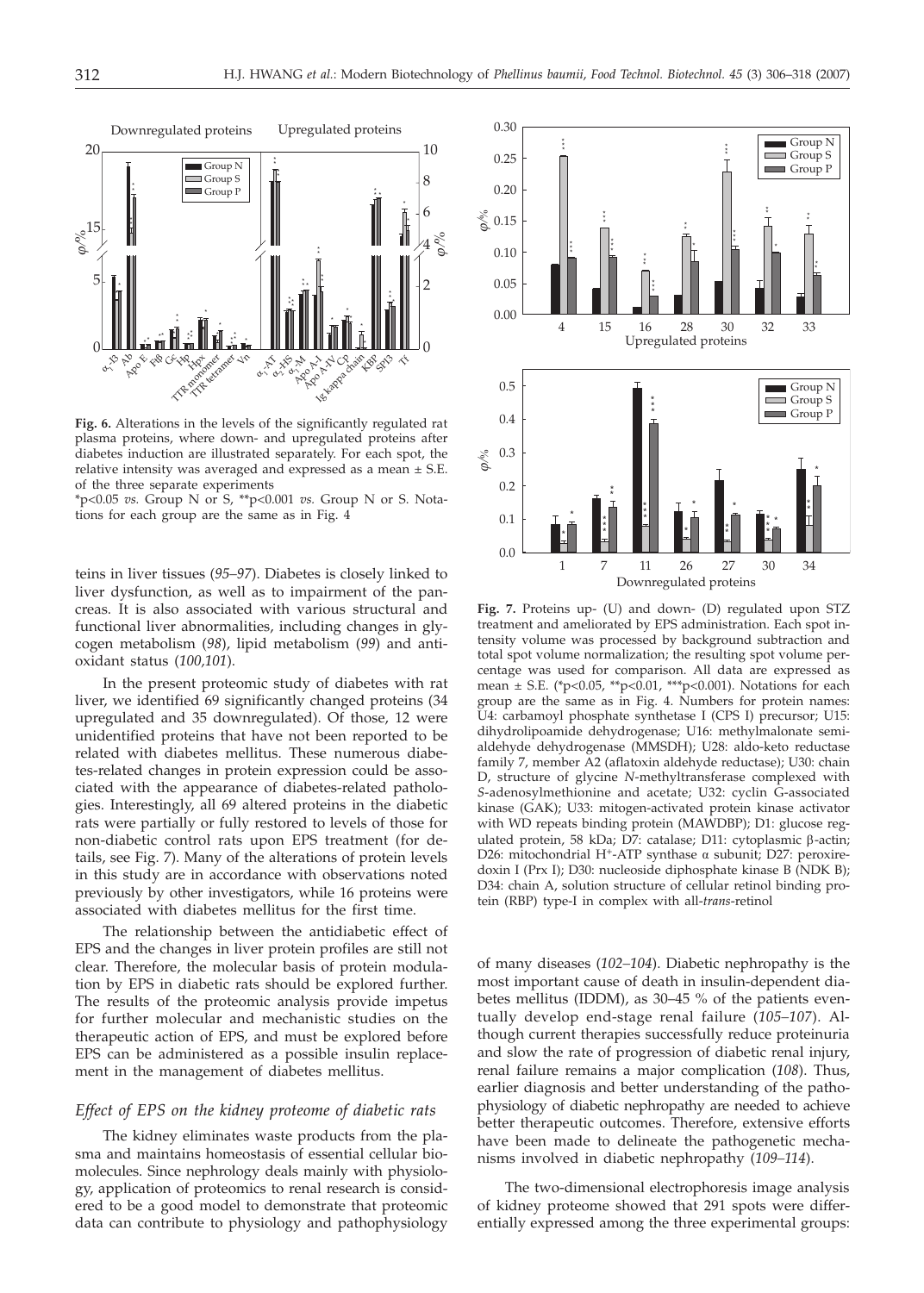142 spots were increased and 149 spots were decreased after induction of diabetes. We excluded those spots that had a relatively low difference in expression level. This left 59 spots, which were applied for identification by MALDI-ToF analysis (data not shown). Consequently, 51 proteins out of 59 spots were identified by peptide mass fingerprinting (PMF). These proteins showed significant differences in expression between normal and diabetic control rats.

Among these 51 proteins, the expression of 26 proteins responded to EPS treatments; the levels of 10 proteins increased after diabetes induction and then decreased again to normal values, while the levels of 16 proteins decreased after diabetes induction and then increased again in response to EPS treatment. In particular, the proteins that were significantly increased after diabetes induction included E2, phospholipid scramblase 3, and 6-pyruvoyl-tetrahydropterin synthase/dimerization cofactor of hepatocyte nuclear factor 1 alpha (Fig. 8). The expression levels of E2 and phospholipid scramblase 3 increased 3.45-fold and 1.67-fold, respectively, in the STZ-induced diabetic group, and their levels were almost restored to those of normal healthy rats after EPS treatment (Fig. 8). The expression level of 6-pyruvoyl-tetrahydropterin synthase/dimerization cofactor of hepatocyte nuclear factor 1 alpha was increased 1.75-fold after diabetes induction, and administration of EPS decreased its level slightly, to 1.45 times the normal value (Fig. 8).

Among the 16 proteins whose expression was decreased by STZ-induced diabetes,  $\alpha_{2u}$ -globulin, glycoprotein 56, Hsc70-ps1, long chain alpha-hydroxy acid oxidase, neurogenesin 1, and tropomyosin 3 decreased considerably, but increased again after EPS administration, although to different degrees (Fig. 8). The levels of  $\alpha_{2u}$ -globulin, glycoprotein 56, long chain alpha hydroxy acid oxidase, and neurogenesin 1 were only partially restored to the levels of normal healthy rats by EPS therapy. On the other hand, EPS administration restored the levels of Hsc70-ps1 and tropomyosin 3 to values 1.27-fold and 1.31-fold higher than those of normal healthy rats.

## *Effect of EPS on the pancreas proteome of diabetic rats*

Two-dimensional electrophoresis was used to investigate differential protein expression in rat pancreas before and after diabetes induction and after EPS treatment. The first studies using two-dimensional electrophoresis for protein separation in relation to islets,  $\beta$ -cell lines and T1DM were made in the 1980s, and they described changes in the protein expression pattern in pancreatic islets from mice with virus-induced hyperglycemia. In 1987, Nepom *et al.* (*115*) used two-dimensional electrophoresis and immunoprecipitation to analyze HLA (human leukocyte antigen) molecules from T1DM patients and demonstrated that hybrid HLA molecules are associated with heterozygosity. Other investigators have used two-dimensional electrophoresis to describe insulin secretory granule biogenesis, exocytosis and the effect of glucose on b-cells (*116*). More recent studies have analyzed the proteome of pancreatic islets, but have not directly addressed the pathogenesis of T1DM (*117–122*). Furthermore, pancreatic islets have been studied by proteome analysis to investigate the effect of the insulin-sensitizer drug Rosiglitazone on protein expression (*72,73*).

The pancreatic proteome resulted in more than 2000 individual spots. Thirty-four proteins from a total of about 500 matched spots were differentially expressed, of which twenty-six spots were identified as proteins whose expression had previously been associated with



**Fig. 8.** Alterations in the levels of the significantly regulated rat kidney proteins, where down- and upregulated proteins after diabetes induction are separately illustrated. For each spot, the relative intensity was averaged and expressed as a mean ± S.E. of the three separate experiments. \*p<0.05 *vs.* Group N or S, \*\*p<0.001 *vs.* Group N or S. Group notations are the same as in Fig. 4. Abbreviations: D1:  $\alpha_{2u}$ -globulin; D2: glycoprotein 56; D3: Hsc70-ps1; D4: long chain alpha hydroxy acid oxidase=FMN-dependent alpha hydroxy acid-oxidizing enzyme; D5: neurogenesin 1; D6: tropomyosin 3; U1: dihydrolipoyllysine-residue succinyltransferase component of 2-oxoglutarate dehydrogenase complex, mitochondrial precursor (dihydrolipoamide succinyltransferase component of 2-oxoglutarate dehydrogenase complex) (E2) (E2K); U2: phospholipid scramblase 3; U3: 6-pyruvoyl-tetrahydropterin synthase*/*dimerization cofactor of hepatocyte nuclear factor 1 alpha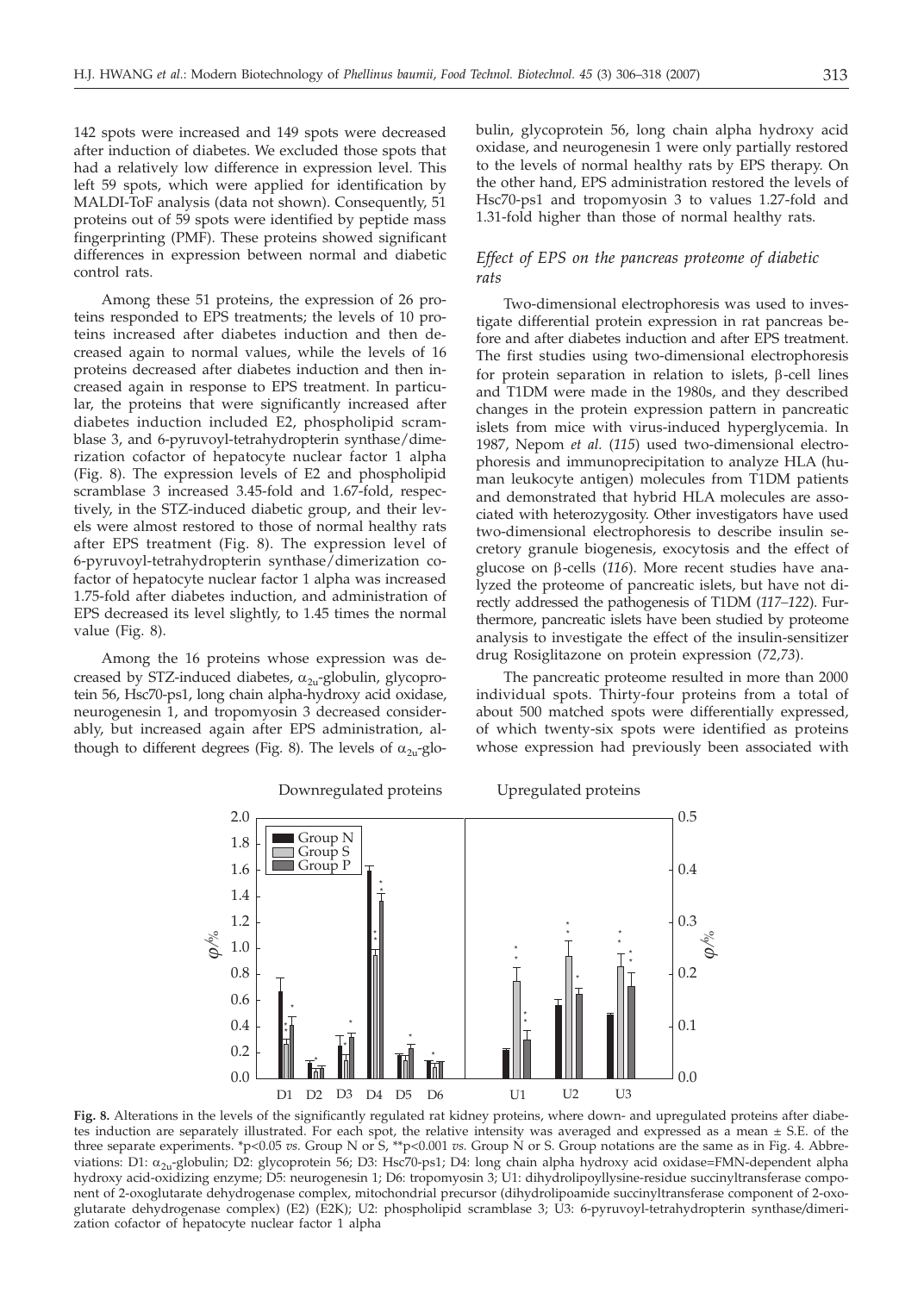diabetes (Fig. 9). Of these proteins, ten were upregulated and sixteen were downregulated (p<0.05) after diabetes induction, and the altered proteins were restored (p<0.05) upon EPS treatment. We have found for the first time that carbonyl reductase (18.6-fold, p<0.001) and MAW-DBP (31.4-fold, p<0.01) were upregulated upon diabetes induction, and that the levels of these two proteins were completely restored by EPS treatment. Moreover, we obtained eight unidentified proteins that had not been reported to be related with diabetes mellitus (data not shown). These results show that EPS treatment after induction of diabetes can be a useful tool in the search for potential markers for diagnosis and therapeutic manipulation of diabetes mellitus.

## *How does EPS act as a hypoglycemic agent?*

Although little scientific evidence exists, there are several hypotheses to explain the possible mechanisms for hypoglycemic action of fungal EPS in diabetic animals. Firstly, the viscosity of EPS may delay carbohydrate absorption, thereby improving the control of hyperglycemia, hyperinsulinemia, severe insulin resistance, and impaired glucose tolerance of diabetic mice (*123,124*). Secondly, EPS can, at least in part, restore the immunomodulative imbalance caused by diabetes (*e.g.* enhancing IL-6 production from splenic macrophages). Thirdly, EPS may have a beneficial effect on glucose metabolism in the liver of diabetic animals by increasing the activi-



**Fig. 9.** Alterations in the levels of the significantly regulated rat pancreas proteins, where down- and upregulated proteins after diabetes induction are separately illustrated. For each spot, the relative intensity was averaged and expressed as a mean ± S.E. of the three separate experiments. \*p<0.05 *vs.* Group N or S, \*\*p<0.001 *vs.* Group N or S. Group notations are the same as in Fig. 4. Abbreviations: D1: alpha amylase, pancreatic precursor; D2: alpha amylase precursor; D3: casein kinase 1 alpha; D4: cholesterol esterase preprotein; D5: laminin receptor 1; D6: lithostathine precursor; D7: peroxiredoxin 4; D8: protein disulfide isomerase A3 precursor; D9: similar to WAC; D10: sterol esterase; U1: acetyl-CoA dehydrogenase; U2: carbonyl reductase; U3: destrin; U4: dismutase; U5: glucose regulated protein 58 kDa; U6: homeobox protein Hox-A7; U7: HMG-CoA synthase; U8: MAWD binding protein; U9: myosin light polypeptide 6; U10: nucleotide diphosphate kinase; U11: seven in absentia 1A; U12: similar to alpha glucosidase II, alpha subunit; U13: similar to elastase 3B; U14: similar to eukaryotic translation initiation factor 5A; U15: triacylglycerol lipase; U16: unknown (protein for MGC:91679)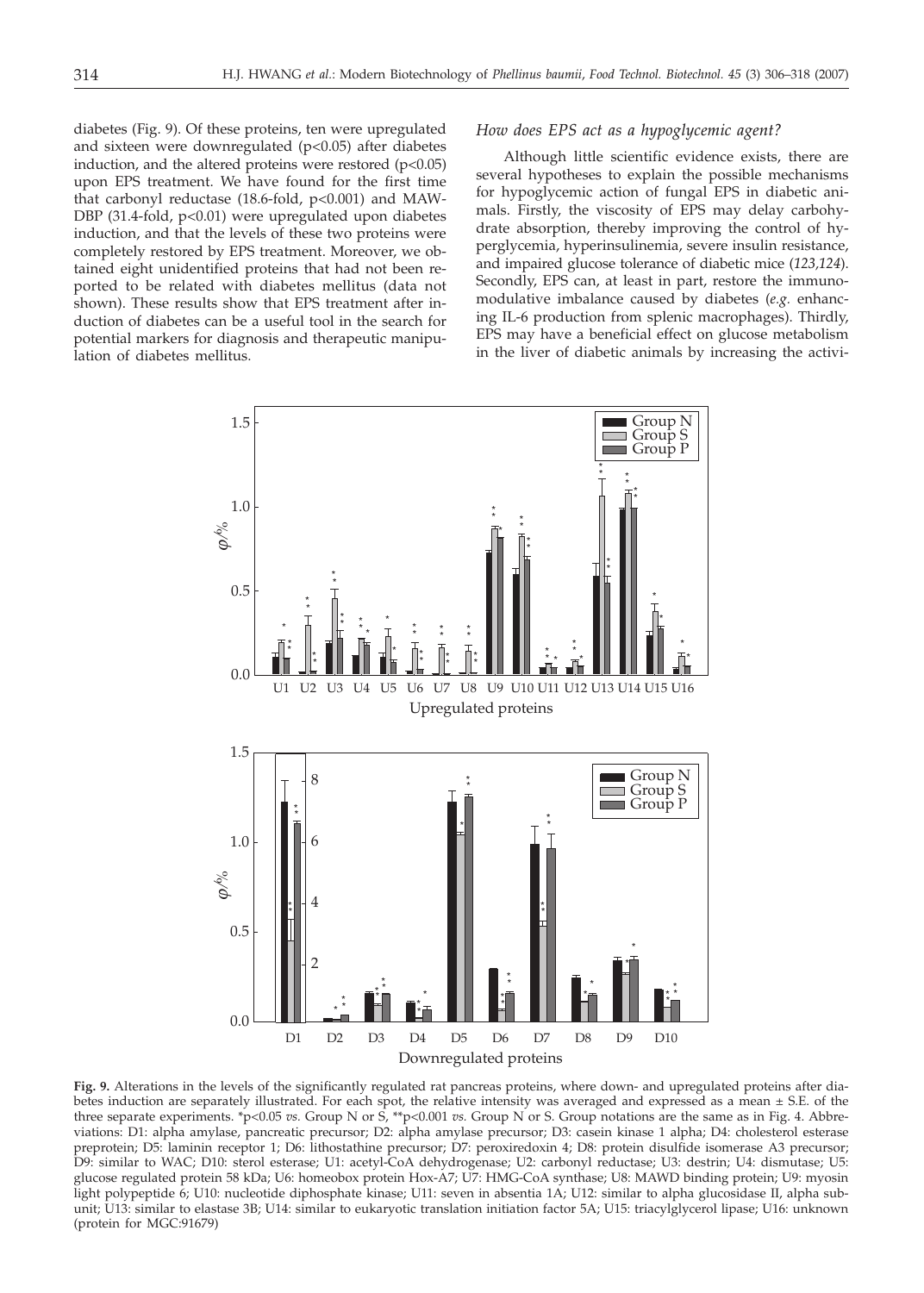ties of hepatic glucokinase, hexokinase, and glucose-6- -phophate dehydrogenase (*125,126*). Finally, EPS may neutralize the ability of STZ to cause  $\beta$ -cell damage. It may even induce regeneration of islet  $\beta$ -cells, given that EPS administered 48 h after STZ treatment significantly restored serum insulin and glucose levels. More detailed biochemical studies of EPS action such as potential antioxidant activity will be necessary to elucidate the mechanism by which EPS alleviates diabetes induced by STZ. These complicated effects of EPS on diabetes can involve the differential expression of many proteins, as described in the present study.

#### *Acknowledgement*

This work was supported by Daegu University research grant, 2006.

#### **References**

- *1.* P.J. Looijestenijn, I.C. Boels, M. Kleerebezem, J. Hugenholtz, Regulation of exopolysaccharide production by *Lactococcus lactis* subsp*. cremoris* by the sugar source, *Appl. Environ. Microbiol. 65* (1999) 5003–5008.
- *2.* F. Levander, P. Rådström, Requirement for phosphoglucomutase in exopolysaccharide biosynthesis in glucose- and lactose-utilizing *Streptococcus thermophilus, Appl. Environ. Microbiol. 67* (2001) 2734–2738.
- *3.* B.C. Lee, J.T. Bae, H.B. Pyo, T.B. Choe, S.W. Kim, H.J. Hwang, J.W. Yun, Biological activities of the polysaccharides produced from submerged culture of the edible Basidiomycete *Grifola frondosa, Enzyme Microb. Technol. 32* (2003) 574–581.
- *4.* J.T. Bae, G.S. Sim, D.H. Lee, B.C. Lee, H.B. Pyo, T.B. Choe, J.W. Yun, Production of exopolysaccharide from mycelial culture of *Grifola frondosa* and its inhibitory effect on matrix metalloproteinase-1 expression in ultraviolet A-irradiated human dermal fibroblasts, *FEMS Microbiol. Lett. 251* (2005) 347–354.
- *5.* S.W. Kim, H.J. Hwang, C. Xu, J.M. Sung, J.W. Choi, J.W. Yun, Optimization of submerged culture process for the production of mycelial biomass and exo-polysaccharides by *Cordyceps militaris* C738, *J. Appl. Microbiol. 94* (2003) 120– 126.
- *6.* C.P. Xu, S.W. Kim, H.J. Hwang, J.W. Choi, J.W. Yun, Optimisation of submerged culture conditions for mycelial growth and exo-biopolymer production by *Paecilomyces tenuipes* C240, *Process Biochem. 38* (2003) 1025–1030.
- *7.* S.W. Kim, C.P. Xu, H.J. Hwang, J.W. Choi, C.W. Kim, J.W. Yun, Production and characterization of exopolysaccharides from an enthomopathogenic fungus *Cordyceps militaris* NG3, *Biotechnol. Prog. 19* (2003) 428–435.
- *8.* H.J. Hwang, S.W. Kim, C.P. Xu, J.W. Choi, J.W. Yun, Production and molecular characteristics of four groups of exopolysaccharides from submerged culture of *Phellinus gilvus, J. Appl. Microbiol. 94* (2003) 708–719.
- *9.* S.W. Kim, H.J. Hwang, C.P. Xu, J.W. Choi, J.W. Yun, Effect of aeration and agitation on the production of mycelial biomass and exopolysaccharides in an enthomopathogenic fungus *Paecilomyces sinclairii, Lett. Appl. Microbiol. 36* (2003) 321–326.
- *10.* H.J. Hwang, S.W. Kim, J.W. Choi, J.W. Yun, Production and characterisation of exopolysaccharides from submerged culture of *Phellinus linteus* KCTC 6190, *Enzyme Microb. Technol. 33* (2003) 309–319.
- *11.* C.P. Xu, J.W. Yun, Optimization of submerged culture conditions for mycelial growth and exo-biopolymer produc-

tion by *Auricularia polytricha* using the methods of uniform design and regression analysis, *Biotechnol. Appl. Biochem. 38* (2003) 193–199.

- *12.* H.J. Hwang, S.W. Kim, C.P. Xu, J.W. Choi, J.W. Yun, Morphological and rheological properties of three different species of basidiomycetes *Phellinus* in submerged culture, *J. Appl. Microbiol. 96* (2004) 1296–1305.
- *13.* C.P. Xu, J.W. Yun, Influence of aeration on the production and the quality of the exopolysaccharides from *Paecilomyces tenuipes* C240 in a stirred-tank fermenter, *Enzyme Microb. Technol. 35* (2004) 33–39.
- *14.* J.M. Lim, S.W. Kim, H.J. Hwang, J.H. Joo, H.O. Kim, J.W. Choi, J.W. Yun**,** Optimization of medium by orthogonal matrix method for submerged mycelial culture and exopolysaccharides production in *Collybia maculate, Appl. Biochem. Biotechnol. 119* (2004) 159–170.
- *15.* H.O. Kim, J.M. Lim, J.H. Joo, S.W. Kim, H.J. Hwang, J.W. Choi, J.W. Yun, Optimization of submerged culture conditions for the production of mycelial biomass and exopolysaccharide production by *Agrocybe cylindracea, Bioresour. Technol. 96* (2005) 1175–1182.
- *16.* H.J. Hwang, S.W. Kim, J.M. Lim, J.H. Joo, H.O. Kim, H.M. Kim, J.W. Yun, Hypoglycemic effect of crude exopolysaccharides produced by a medicinal mushroom *Phellinus baumii* in streptozotocin-induced diabetic rats, *Life Sci. 76* (2005) 3069–3080.
- *17.* S.W. Kim, H.J. Hwang, J.W. Choi, J.W. Yun, Characterization of exopolysaccharides produced by submerged culture of an enthomopathogenic fungus *Paecilomyces sinclairii* by using multi angle laser light scattering, *J. Microbiol. Biotechnol. 15* (2005) 560–567.
- *18.* J.M. Lim, J.H. Joo, H.O. Kim, H.M Kim, S.W. Kim, H.J. Hwang, J.W. Yun, Structural analysis and molecular characterization of exopolysaccharides produced by submerged mycelial culture of *Collybia maculata* TG-1, *Carbohydr. Polym. 61* (2005) 296–303.
- *19.* H.O. Kim, J.W. Yun, A comparative study on the production of exopolysaccharides between two enthomopathogenic fungi *Cordyceps militaris* and *Cordyceps sinensis* in submerged mycelial cultures, *J. Appl. Microbiol. 99* (2005) 728–738.
- *20.* C.P. Xu, S.W. Kim, H.J. Hwang, J.W. Yun, Production of mycelial biomass and exopolysaccharide by submerged culture of *Paecilomyces tenuipes* C240 in a stirred-tank and airlift reactors, *Bioresour. Technol. 97* (2006) 770–777.
- *21.* C.P. Xu, J. Sinha, J.T. Bae, S.W. Kim, J.W. Yun, Optimization of physical parameters for exo–biopolymer production in submerged mycelial cultures of two enthomopathogenic fungi *Paecilomyces japonica* and *Paecilomyces tenuipes*, *Lett. Appl. Microbiol. 42* (2006) 501–506.
- *22.* B.C. Lee, J.T. Bae, H.B. Pyo, T.B. Choe, S.W. Kim, H.J. Hwang, J.W. Yun, Submerged culture conditions for the production of mycelial biomass and exopolysaccharides in edible Basidiomycete *Grifola frondosa, Enzyme Microb. Technol. 35* (2004) 369–376.
- *23.* G. Chihara, J. Himuri, Y.Y. Maeda, Y. Arai, F. Fukuoka, Fractionation and purification of the polysaccharides with marked antitumor activity, especially, lentinan, from *Lentinus edodes* (Berk) SING, *Cancer Res. 30* (1970) 2776–2781.
- *24.* S. Tsukagoshi, F. Ohashi, Protein-bound polysaccharide preparation, PS-K, effective against mouse sarcoma 180 and rat ascites hepatoma AH-13 by oral use, *Gann, 65* (1974) 557–558.
- *25.* J.H. Lee, S.M. Cho, H.M. Kim, N.D. Hong, I.D. Yoo, Immunostimulating activity of polysaccharides from mycelia of *Phellinus linteus* grown under different culture conditions, *J. Microbiol. Biotechnol. 6* (1996) 52–55.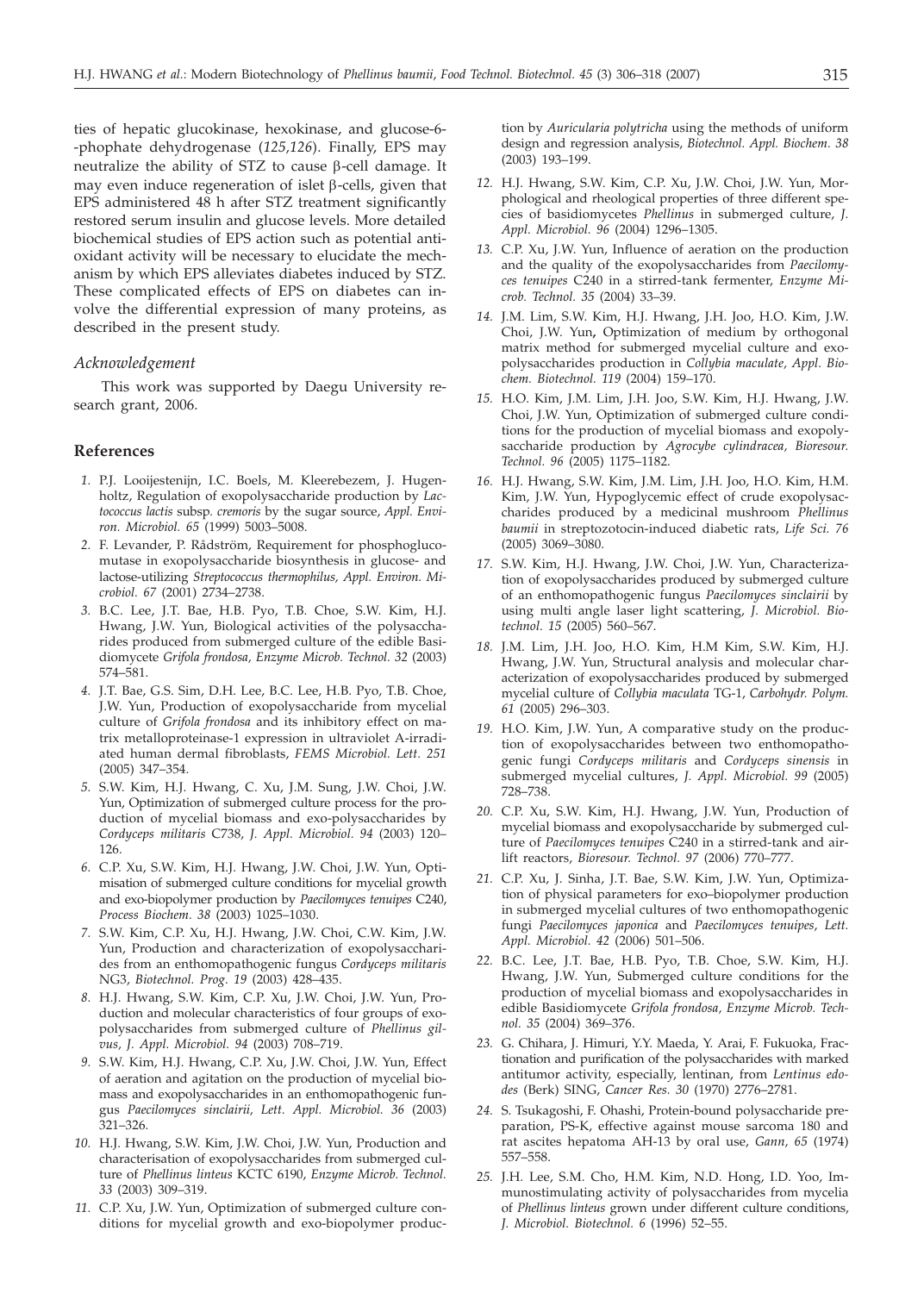- *26.* C.L. Lee, X. Yang, J.M.F. Wan, The culture duration affects the immunomodulatory and anticancer effect of polysaccharopeptide derived from *Coriolus versicolor, Enzyme Microb. Technol. 38* (2006) 14–21.
- *27.* T.B. Ng, A review of research on the protein-bound polysaccharide (polysaccharopeptide, PSP) from the mushroom *Coriolus versicolor* (Basidiomycetes: *Polyporaceae*), *Gen. Pharmacol. 30* (1998) 1–4.
- *28.* T.A. Ajith, K.K. Janardhanan, Cytotoxic and antitumor activities of a polypore macrofungus, *Phellinus rimosus* (Berk.) Pilat, *J. Ethnopharmacol. 84* (2003) 157–162.
- *29.* H.M. Kim, S.B. Han, G.T. Oh, Y.H. Kim, D.H. Hong, N.D. Hong, I.D. Yoo, Stimulation of humoral and cell mediated immunity by polysaccharide from mushroom *Phellinus linteus, Int. J. Immunopharmacol. 18* (1996) 295–303.
- *30.* K.S. Chung, H.S. Kim, K.Y. Kim, M.W. Han, K.H. Kim, Effect of Kp, an antitumor protein polysaccharide from mycelial culture of *Phellinus linteus* on the humeral immune response of tumor bearing ICR mice to sheep red blood cells, *Arch. Pharm. Res. 16* (1993) 336–338.
- *31.* K.S. Song, S.M. Cho, J.H. Lee, H.M. Kim, S.B. Han, K.S. Ko, I.D. Yoo, B-lymphocyte-stimulating polysaccharide from mushroom *Phellinus linteus, Chem. Pharm. Bull. 43* (1995) 2105–2108.
- *32.* J.H. Chi, T.M. Ha, Y.H. Kim, Y.D. Rho, Studies on the main factors affecting the mycelial growth of *Phellinus linteus, Kor. J. Mycol. 24* (1996) 214–222.
- *33.* S.B. Han, C.W. Lee, Y.J. Jeon, N.D. Hong, I.D. Yoo, K.H. Yang, H.M. Kim, The inhibitory effect of polysaccharides isolated from *Phellinus linteus* on tumor growth and metastasis, *Immunopharmacology, 41* (1999) 157–164.
- *34.* B.S. Jang, J.C. Kim, J.S. Bae, M.H. Rhee, K.H. Jang, J.C. Song, O.D. Kwon, S.C. Park, Extracts of *Phellinus gilvus* and *Phellinus baumii* inhibit pulmonary inflammation induced by lipopolysaccharide in rats, *Biotechnol. Lett. 26* (2004) 31–33.
- *35.* M.Y. Shon, T.H. Kim, N.J. Sung, Antioxidants and free radical scavenging activity of *Phellinus baumii* (*Phellinus* of *Hymenochaetaceae*) extracts, *Food Chem. 82* (2003) 593–597.
- *36.* Y. Yamamoto, M. Nakajima, H. Yamazaki, T. Yokoi, Cytotoxicity and apoptosis produced by troglitazone in human hepatoma cells, *Life Sci. 70* (2001) 471–482.
- *37.* K.G. Tolman, J. Chandramouli, Hepatotoxicity of the thiazolidinediones, *Clin. Liver Dis. 7* (2003) 369–379.
- *38.* W.L. Li, H.C. Zheng, J. Bukuru, N. De Kimpe, Natural medicines used in the traditional Chinese medical system for therapy of diabetes mellitus, *J. Ethnopharmacol. 92* (2004) 1–21.
- *39.* Z. Hou, Z. Zhang, H. Wu, Effect of *Sanguis draxonis* (a Chinese traditional herb) on the formation of insulin resistance in rats, *Diab. Res. Clin. Pract. 68* (2005) 3–11.
- *40.* I.I. Hamdan, F.U. Afifi, Studies on the *in vitro* and *in vivo* hypoglycemic activities of some medicinal plants used in treatment of diabetes in Jordanian traditional medicine, *J. Ethnopharmacol. 93* (2004) 117–121.
- *41.* H.C. Lo, F.A. Tsai, S.P. Wasser, J.G. Yang, B.M. Huang, Effects of ingested fruiting bodies, submerged culture biomass, and acidic polysaccharide glucuronoxylomannan of *Tremella mesenterica* Retz.:Fr. on glycemic responses in normal and diabetic rats, *Life Sci. 78* (2006) 1957–1966.
- *42.* A.N.B. Singab, H.A. El-Beshbishy, M. Yonekawa, T. Nomura, T. Fukai, Hypoglycemic effect of Egyptian *Morus alba* root bark extract: Effect on diabetes and lipid peroxidation of streptozotocin-induced diabetic rats, *J. Ethnopharmacol. 100* (2005) 333–338.
- 43. G. Kavalalı, H. Tuncel, S. Göksel, H.H. Hatemi, Hypoglycemic activity of *Urtica pilulifera* in streptozotocin-diabetic rats, *J. Ethnopharmacol. 84* (2003) 241–245.
- *44.* J.A.O. Ojewole, Hypoglycemic effect of *Sclerocarya birrea* {(A. Rich.) Hochst.} [Anacardiaceae] stem-bark aqueous extract in rats, *Phytomedicine, 10* (2003) 675–681.
- *45.* F.J. Alarcon-Aguilar, F. Calzada-Bermejo, E. Hernandez- -Galicia, C. Ruiz-Angeles, R. Roman-Ramos, Acute and chronic hypoglycemic effect of *Ibervillea sonorae* root extracts-II, *J. Ethnopharmacol. 97* (2005) 447–452.
- *46.* A.N. Kesari, R.K. Gupta, G. Watal, Hypoglycemic effects of *Murraya koenigii* on normal and alloxan-diabetic rabbits, *J. Ethnopharmacol. 97* (2005) 247–251.
- *47.* J. Virdi, S. Sivakami, S. Shahani, A.C. Suthar, M.M. Banavalikar, M.K. Biyani, Antihyperglycemic effects of three extracts from *Momordica charantia, J. Ethnopharmacol. 88* (2003) 107–111.
- *48.* S. Chakrabarti, T.K. Biswas, B. Rokeya, L. Ali, M. Mosihuzzaman, N. Nahar, A.K.A. Khan, B. Mukherjee, Advanced studies on the hypoglycemic effect of *Caesalpinia bonducella* F. in type 1 and 2 diabetes in Long Evans rats, *J. Ethnopharmacol. 84* (2003) 41–46.
- *49.* B.K. Rao, M.M. Kesavulu, C. Apparao, Antihyperglycemic activity of *Momordica cymbalaria* in alloxan diabetic rats, *J. Ethnopharmacol. 78* (2001) 67–71.
- *50.* B.K. Rao, C.A. Rao, Hypoglycemic and antihyperglycemic activity of *Syzygium alternifolium* (Wt.) Walp. seed extracts in normal and diabetic rats, *Phytomedicine, 8* (2001) 88–93.
- *51.* S.L. Sitasawad, Y. Shewade, R. Bhonde, Role of bittergourd fruit juice in stz-induced diabetic state *in vivo* and *in vitro*, *J. Ethnopharmacol. 73* (2000) 71–79.
- *52.* R.R. Ortiz-Andrade, V. Rodríguez-López, M.L. Garduño- -Ramírez, P. Castillo-España, S. Estrada-Soto, Anti-diabetic effect on alloxanized and normoglycemic rats and some pharmacological evaluations of *Tournefortia hartwegiana, J. Ethnopharmacol. 101* (2005) 37–42.
- *53.* F.U. Afifi, B. Al-Khalidi, E. Khalil, Studies on the *in vivo* hypoglycemic activities of two medicinal plants used in the treatment of diabetes in Jordanian traditional medicine following intranasal administration, *J. Ethnopharmacol. 100* (2005) 314–318.
- *54.* N.H. Ugochukwu, N.E. Babady, Antihyperglycemic effect of aqueous and ethanolic extracts of *Gongronema latifolium* leaves on glucose and glycogen metabolism in livers of normal and streptozotocin-induced diabetic rats, *Life Sci. 73* (2003) 1925–1938.
- *55.* T. Kiho, Y. Tsujimura, M. Sakushima, S. Usui, S. Ukai, Polysaccharides in fungi: XXXIII. Hypoglycemic activity of an acidic polysaccharide (AC) from *Tremella fuciformis, Yakugaku Zasshi, 114* (1994) 308–315.
- *56.* T. Kiho, H. Morimoto, M. Sakushima, S. Usui, S. Ukai, Polysaccharides in fungi: XXXV. Anti diabetic activity of an acidic polysaccharide from the fruiting bodies of *Tremella aurantia, Biol. Pharm. Bull. 18* (1995) 1627–1629.
- *57.* T. Kiho, T. Kobayashi, H. Morimoto, S. Usui, S. Ukai, K. Hirano, K. Aizawa, T. Inakuma, Structural features of an anti-diabetic polysaccharide (TAP) from *Tremella aurantia, Chem. Pharm. Bull. 48* (2000) 1793–1795.
- *58.* T. Kiho, H. Morimoto, T. Kobayashi, S. Usui, S. Ukai, K. Aizawa, T. Inakuma, Effect of a polysaccharide (TAP) from the fruiting bodies of *Tremella aurantia* on glucose metabolism in mouse liver, *Biosci. Biotechnol. Biochem. 64* (2000) 417–419.
- *59.* T. Kiho, M. Kochi, S. Usui, K. Hirano, K. Aizawa, T. Inakuma, Antidiabetic effect of an acidic polysaccharide (TAP) from *Tremella aurantia* and its degradation product (TAP-H), *Biol. Pharm. Bull. 24* (2001) 1400–1403.
- *60.* H.C. Lo, T.H. Hsu, F.A. Tsai, S.C. Lin, Intragastrically administered Chinese herbal medicine *Cordyceps* alleviates fasting hyperglycemia in diabetic rats, *Nutr. Sci. J. 26* (2001) 11–21.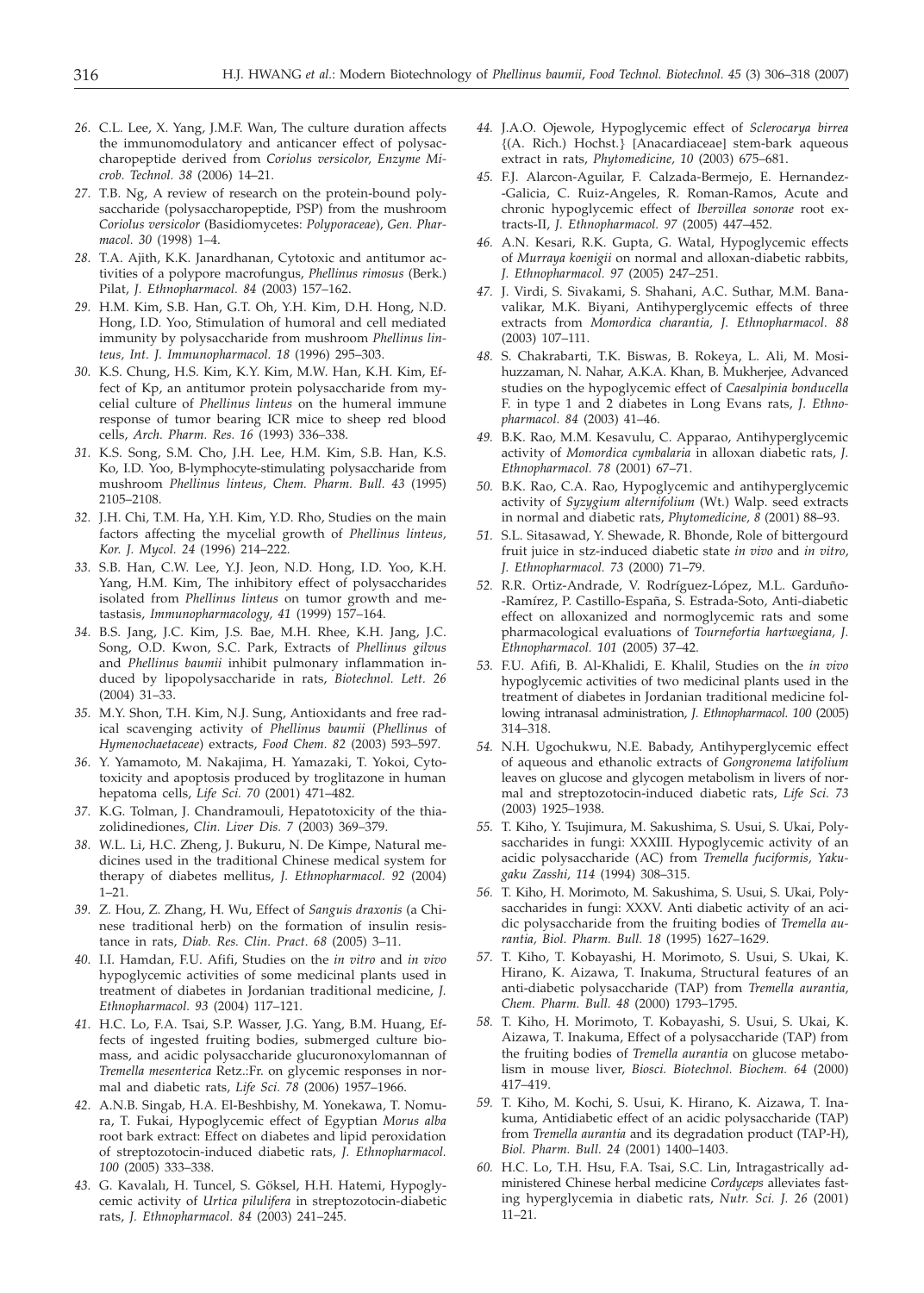- *61.* H.C. Lo, S.T. Tu, K.C. Lin, S.C. Lin, The anti-hyperglycemic activity of the fruiting body of *Cordyceps* in diabetic rats induced by nicotinamide and streptozotocin, *Life Sci. 74* (2004) 2897–2908.
- *62.* H.C. Lo, J.G. Yang, B.C. Liu, Y.W. Chen, Y.L. Huang, S.L. Poon, M.Y. Liu, B.M. Huang, The effects of *Tremella aurantia* on testosterone and corticosterone productions in normal and diabetic rats, *Arch. Androl. 50* (2004) 395–404.
- *63.* T.W. Balon, A.P. Jasman, J.S. Zhu, A fermentation product of *Cordyceps sinensis* increases whole-body insulin sensitivity in rats, *J. Altern. Compl. Med. 8* (2002) 315–323.
- *64.* B.K. Yang, H.J. Lee, S.C. Jeong, W.J, Lim, C.H. Song, Hypoglycemic effect of *Collybia confluens* exobiopolymer produced by submerged mycelial culture on diabetic rats, *J. Microbiol. Biotechnol. 15* (2005) 136–140.
- *65.* B.K. Yang, J.B. Park, C.H. Song, Hypolipidemic effect of exo-polymer produced in submerged mycelial culture of five different mushroom, *J. Microbiol. Biotechnol. 12* (2002) 957–961.
- *66.* B.K. Yang, M.A. Wilson, K.Y. Cho, C.H. Song, Hypoglycemic effect of exo- and endo-biopolymers produced by submerged mycelial culture of *Ganoderma lucidum* in streptozotocin-induced diabetic rats, *J. Microbiol. Biotechnol. 14* (2004) 972–977.
- *67.* B.K. Yang, D.H. Kim, S.C. Jeong, S. Das, Y.S. Choi, J.S. Shin, S.C. Lee, C.H. Song, Hypoglycemic effect of a *Lentinus edodes* exo-polymer produced from a submerged mycelial culture, *Biosci. Biotechnol. Biochem. 66* (2002) 937–942.
- *68.* T.H. Hsu, H.C. Lo, Biological activity of *Cordyceps* (Fr.) Link species (Ascomycetes) derived from a natural source and from fermented mycelia on diabetes in STZ-induced rats, *Int. J. Med. Mush. 4* (2002) 109–123.
- *69.* N.L. Anderson, N.G. Anderson, The human plasma proteome. History, character, and diagnostic prospects, *Mol. Cell. Proteom. 1* (2002) 845–867.
- *70.* N.L. Anderson, M. Polanski, R. Pieper, T. Gatlin, R.S. Tirumalai, T.P. Conrads, T.D. Veenstra, J.N. Adkins, J.G. Pounds, R. Fagan, A. Lobley, The human plasma proteome: A nonredundant list developed by combination of four separate sources, *Mol. Cell. Proteom. 3* (2004) 311–326.
- *71.* E. Gianazza, I. Eberini, P. Villa, M. Fratelli, C. Pinna, R. Wait, M. Gemeiner, I. Miller, Monitoring the effects of drug treatment in rat models of disease by serum protein analysis, *J. Chromatogr. B, 771* (2002) 107–130.
- *72.* J.C. Sanchez, V. Converset, A. Norlan, G. Schmid, S. Wang, M. Heller, M.V. Sennitt, D.F. Hochstrasser, M.A. Cawthorne, Effect of rosiglitazone on the differential expression of diabetes-associated proteins in pancreatic islets of C57BI/6 *lep/lep* mice, *Mol. Cell. Proteom. 1* (2002) 509–516.
- *73.* J.C. Sanchez, V. Converset, A. Norlan, G. Schmid, S. Wang, M. Heller, M.V. Sennitt, D.F. Hochstrasser, M.A. Cawthorne, Effect of rosiglitazone on the differential expression of obesity and insulin resistance associated proteins in *lep/lep* mice, *Proteomics, 3* (2003) 1500–1520.
- *74.* K.G. Tucker, C.R. Thomas, Effect of biomass concentration and morphology on the rheological parameters of *Penicillium chrysogenum* fermentation broth, *Trans. Inst. Chem. Eng. 71* (1993) 111–117.
- *75.* M. Dubois, K.A. Gillis, J.K. Hamilton, P.A. Rebers, F. Smith, Colorimetric method for determination of sugar and related substance, *Anal. Chem. 28* (1956) 350–356.
- *76.* O.H. Lowry, N.J. Rosebrough, L. Farr, R.J. Randall, Protein measurement with the Folin phenol reagent, *J. Biol. Chem. 193* (1951) 265–275.
- 77. S. Bolkent, R. Yanardağ, A. Tabakoğlu-Oğuz, Ö. Özsoy-Sacan, Effects of chard (*Beta vulgaris* L. var. *cicla*) extract on pancreatic B–cell in STZ-diabetic rats: A morphological and biochemical study, *J. Ethnopharmacol. 73* (2000) 251–259.
- *78.* M.H. Bradford, A rapid and sensitive method for the quantitation of microgram quantities of protein utilizing the principle of protein-dye binding, *Anal. Biochem. 72* (1976) 248–254.
- *79.* A. Shevchenko, M. Wilm, O. Vorm, M. Mann, Mass spectrometric sequencing of proteins silver-stained polyacrylamide gels, *Anal. Chem. 68* (1996) 850–858.
- *80.* ProFound Peptide mapping (*http://www.unb.br/cbsp/paginiciais/profound.htm*).
- *81.* J. Sinha, J.T. Bae, J.P. Park, K.H. Kim, C.H. Song, J.W. Yun, Changes in morphology of *Paecilomyces japonica* and its effect on broth rheology during production of exo-biopolymers, *Appl. Microbiol. Biotechnol. 56* (2001) 88–92.
- *82.* S.J. Warren, E. Keshavarz-Moore, P.A. Shamlou, M.D. Lilly, C.R. Thomas, K. Dixon, Rheologies and morphologies of three Actinomycetes in submerged culture, *Biotechnol. Bioeng. 45* (1995) 80–85.
- *83.* Y.J. Cho, H.J. Hwang, S.W. Kim, C.H. Song, J.W. Yun, Effect of carbon source and aeration rate on broth rheology and fungal morphology during red pigment production by *Paecilomyces sinclairri* in a batch bioreactor, *J. Biotechnol. 95* (2002) 13–23.
- *84.* M. Papagianni, M.Y. Murray, Protease secretion glucoamylase producer *Aspergillus niger* cultures: Fungal morphology and inoculum effects, *Process Biochem. 37* (2002) 1271– 1278.
- *85.* Y.C. Wang, B. McNeil, pH effects on exopolysaccharide and oxalic acid production in cultures of *Sclerotium glucanicum, Enzyme Microb. Technol. 17* (1995) 124–130.
- *86.* C.H. Shu, M.Y. Lung, Effect of pH on the production and molecular weight distribution of exopolysaccharide by *Antrodia camphorata* in batch cultures, *Process Biochem. 39* (2004) 931–937.
- *87.* J.W. Anderson, W.J. Chen, Plant fiber. Carbohydrate and lipid metabolism, *Am. J. Clin. Nutr. 32* (1979) 346–363.
- *88.* I.T. Johnson, J.M. Gee, Effect of gel-forming gums on the intestinal unstirred layer and sugar transport *in vitro, Gut, 22* (1981) 398–403.
- *89.* The Rat Serum Protein Study Group (*http://linux.farma. unimi.it/experimental/ratctrlmap.html*).
- *90.* B.Y. Lombardo, A.G. Chicco, Effects of dietary polyunsaturated n-3 fatty acids on dyslipidemia and insulin resistance in rodents and humans, A review, *J. Nutr. Biochem. 17* (2006) 1–13.
- *91.* B.J. Ansell, K.E. Watson, A.M. Fogelman, M. Navab, G..C. Fonarow, High-density lipoprotein function: Recent advances, *J. Am. Coll. Cardiol. 46* (2005) 1792–1798.
- *92.* I.J. Goldberg, A. Isaacs, E. Sehayek, J.L. Breslow, L.S. Huang, Effects of streptozotocin-induced diabetes in apolipoprotein AI deficient mice, *Atherosclerosis, 172* (2004) 47–53.
- *93.* C. Messier, Diabetes, Alzheimer's disease and apolipoprotein genotype, *Exp. Gerontol. 38* (2003) 941–946.
- *94.* A.E. Karlsen, T. Sparre, K. Nielsen, J. Nerup, F. Pociot, Proteome analysis – A novel approach to understand the pathogenesis of Type 1 diabetes mellitus, *Dis. Markers, 17* (2001) 205–216.
- *95.* D.M. Simpson, R.J. Beynon, D.H. Robertson, M.J. Loughran, S. Haywood, Copper-associated liver disease: A proteomics study of copper challenge in a sheep model, *Proteomics, 4* (2004) 524–536.
- *96.* Y. Yokoyama, Y. Kuramitsu, M. Takashima, N. Iizuka, T. Toda, S. Terai, I. Sakaida, M. Oka, K. Nakamura, K. Okita, Proteomic profiling of proteins decreased in hepatocellular carcinoma from patients infected with hepatitis C virus, *Proteomics, 4* (2004) 2111–2116.
- *97.* E. Zeindl-Eberhart, S. Klugbauer, N. Dimitrijevic, P.R. Jungblut, S. Lamer, H.M. Rabes, Proteome analysis of rat hepatomas: Carcinogen-dependent tumor-associated protein variants, *Electrophoresis, 22* (2001) 3009–3018.